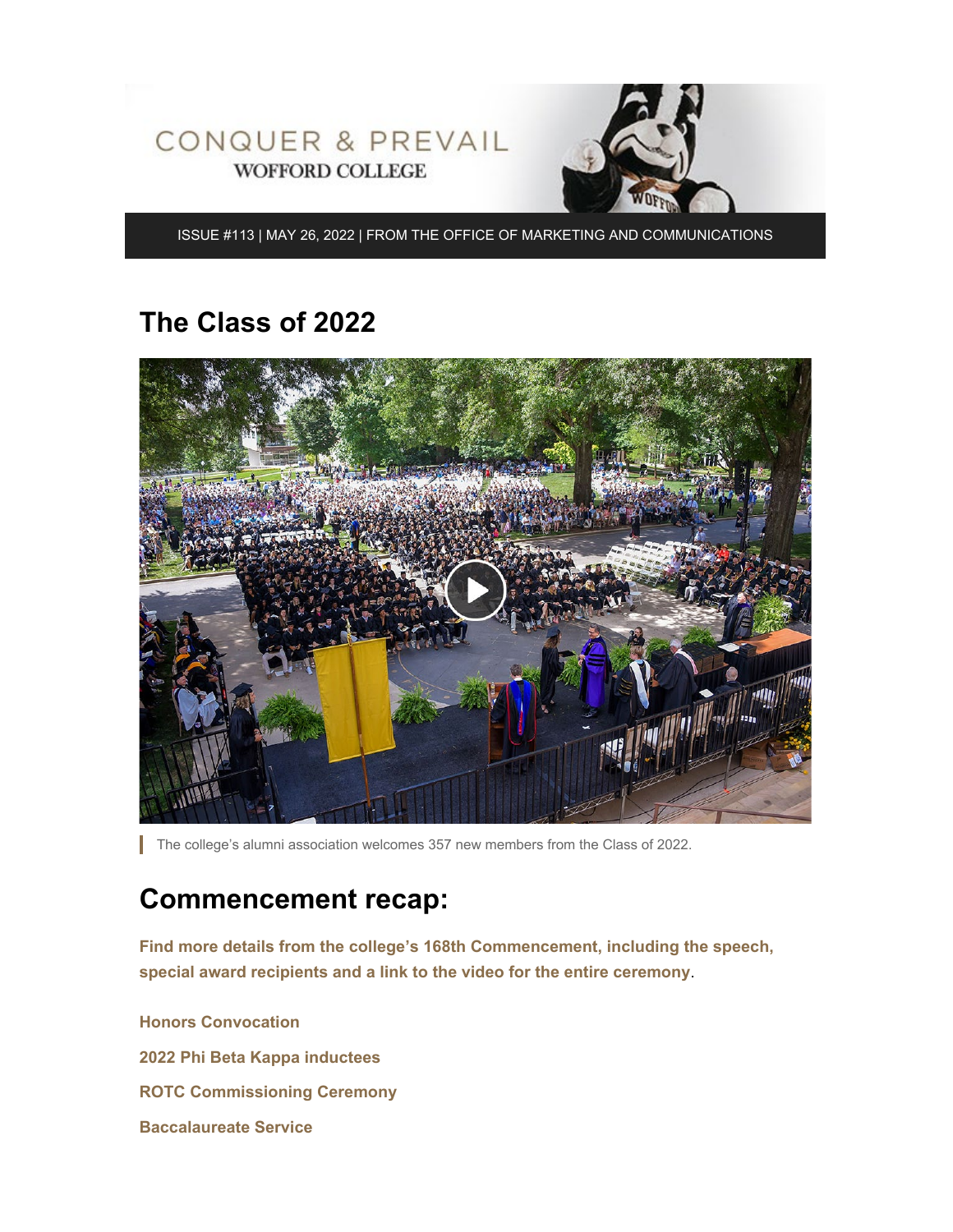## **Class of 1972**



The Class of 1972 celebrated the 50th reunion of their graduation during Commencement weekend. They were treated to a few of their own special events and were recognized during the college's Baccalaureate Service and Commencement exercises.

## **Wofford's fallen**



Wofford has 102 alumni who died in battle dating back to World War I.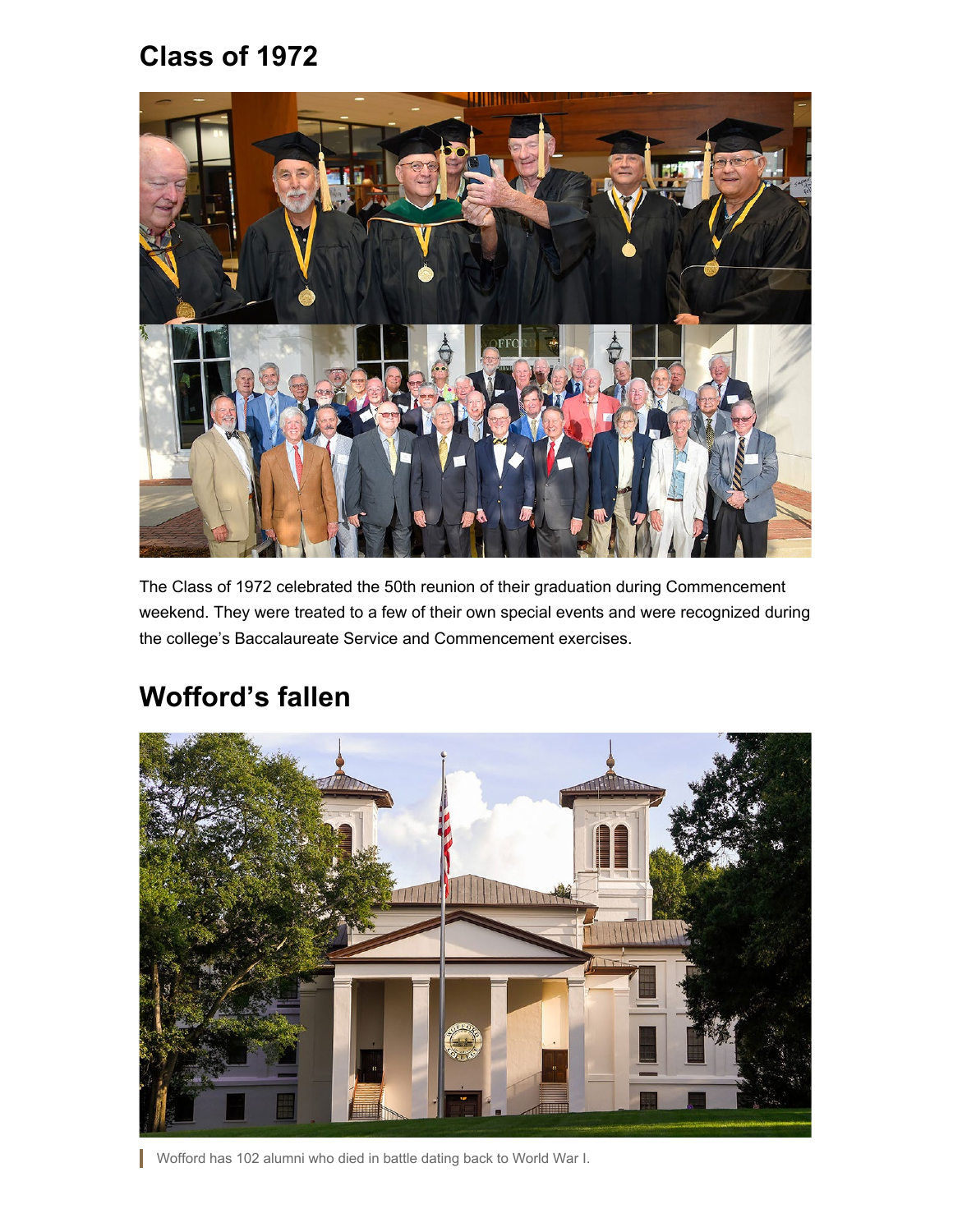Memorial Day weekend is a time to remember the women and men who made the ultimate sacrifice for the United States while serving in the armed forces. Wofford College has 102 alumni who died in battle dating back to World War I. **[U.S. Army Major Gen. Jeff Jones](https://youtu.be/az2BfORhNCE) [was the guest speaker during the college's Commissioning Ceremony this past](https://youtu.be/az2BfORhNCE) [Commencement weekend. He mentioned the names of a few alumni who were killed in](https://youtu.be/az2BfORhNCE) [battle](https://youtu.be/az2BfORhNCE)**.

**[Read more about the college's military history](https://www.wofford.edu/about/news/news-archives/2021/woffords-fallen)** and **[watch a 2020 video with Wofford](https://www.youtube.com/watch?v=wJrhAFtQ6X0) [ROTC reading the names of each of the college's alumni killed in action](https://www.youtube.com/watch?v=wJrhAFtQ6X0)**.

# **Summer School**

There's still time to register for Summer School. The first day of class for the first term is Monday, June 6. Current Wofford students, new first-year students and non-Wofford students can attend summer school on campus. **[Find all of the information that you need](https://www.wofford.edu/academics/registrar/summer-school) [for summer school, including classes offered](https://www.wofford.edu/academics/registrar/summer-school)**.

## **Baseball enters SoCon Tournament as No. 1 seed**



The Terriers enter the Southern Conference Baseball Tournament as the No. 1 seed.

The Wofford baseball team enters the Southern Conference Tournament as the No. 1 seed when it faces No. 4 UNC Greensboro at 9 a.m. Friday at Fluor Field in Greenville. The game will also be broadcast by ESPN+.